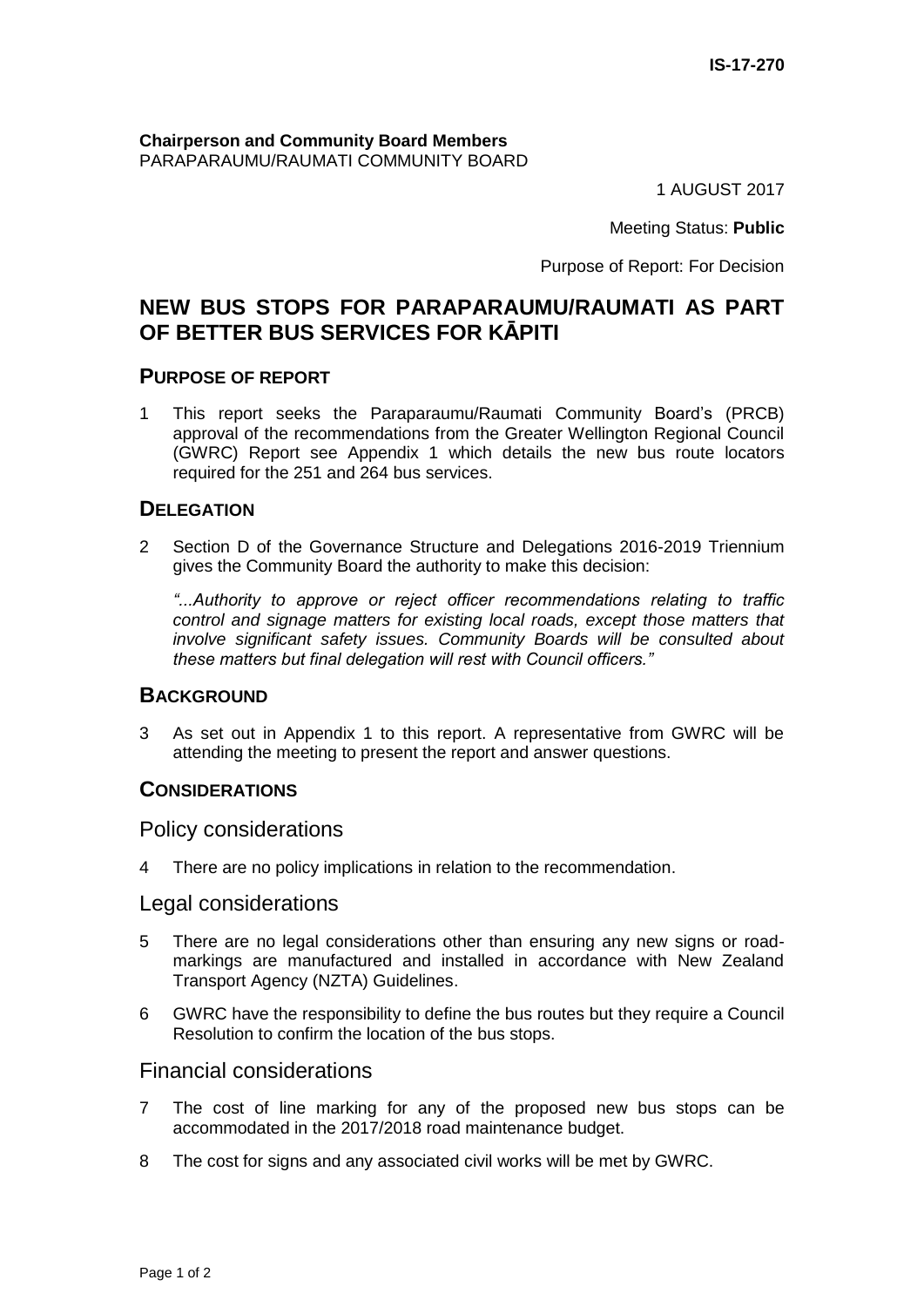## Tāngata whenua considerations

9 There are no issues relating to Tāngata Whenua for consideration.

## **SIGNIFICANCE AND ENGAGEMENT**

#### Significance Policy

10 This matter has a low level of significance under Council policy.

#### Consultation already undertaken

- 11 GWRC have undertaken a review and consultation on all Kapiti bus services beginning in 2015. Feedback from consultation with the public, KCDC, Community Boards and other local groups has been used to formulate the service changes.
- 12 Council Officers have worked with GWRC to finalise bus stop locations and support the decisions and recommendations made in their report.

## **Publicity**

13 A marketing and communication plan will be undertaken by GWRC.

# **RECOMMENDATIONS**

14 That the Paraparaumu/Raumati Community Board recommends to Council that it approves the recommendations at paragraphs 26-30 in Appendix 1 of Report IS-17-270.

| Gary Adams              | Max Pedersen                                      | Sean Mallon                                            |
|-------------------------|---------------------------------------------------|--------------------------------------------------------|
| <b>Traffic Engineer</b> | <b>Group Manager</b><br><b>Community Services</b> | <b>Group Manager</b><br><b>Infrastructure Services</b> |

## **ATTACHMENT**

Appendix 1 GWRC Report "New Bus Stops for Paraparaumu/Raumati as part of better bus services for Kāpiti"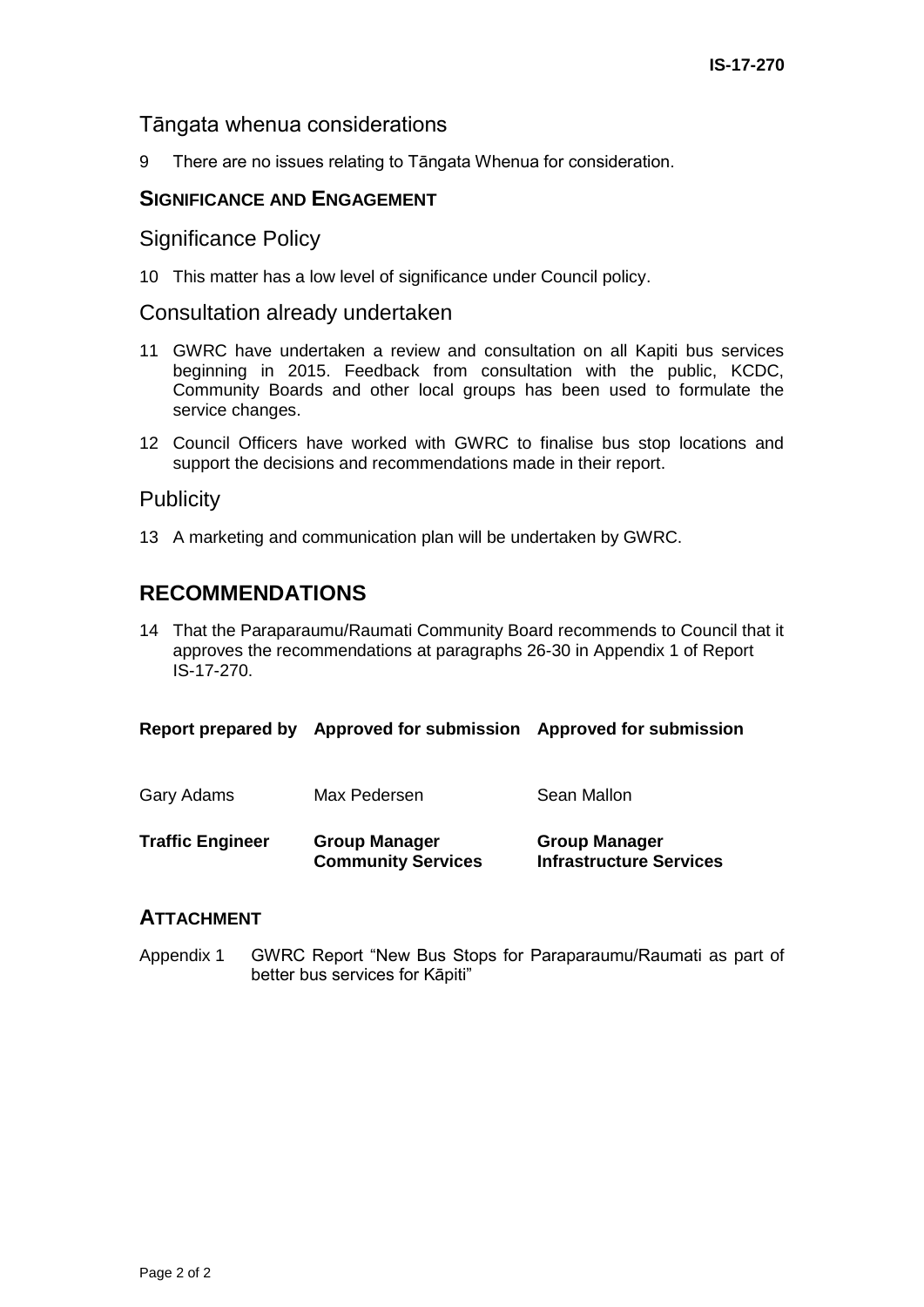**Chairperson and Community Board Members** PARAPARAUMU/RAUMATI COMMUNITY BOARD

1 AUGUST 2017

Meeting Status: **Public**

Purpose of Report: For Decision

# **NEW BUS STOPS FOR PARAPARAUMU/RAUMATI AS PART OF BETTER BUS SERVICES FOR KÃPITI**

## **PURPOSE OF REPORT**

1 This report seeks the Paraparaumu/Raumati Community Board's approval to;

- a. Install four new route locators to extend the coverage of the modified 251 Hail and Ride shopper service on Matai Road.
- b. Install one new route locator for the new route 264 Hail and Ride shopper service on Valley Road, Paraparaumu in the vicinity of Eldon Rest Home.

These changes are scheduled to come into effect on Sunday 10 September 2017.

## **DELEGATION**

2 Section D of the Governance Structure and Delegations 2016-2019 Triennium gives the Community Board the authority to make this decision:

"...Authority to approve or reject officer recommendations relating to traffic control and signage matters for existing local roads, except those matters that involve significant safety issues. Community Boards will be consulted about these matters but final delegation will rest with Council officers."

#### **BACKGROUND**

- 3 The Wellington Regional Public Transport Plan 2014 (RPTP) outlines the services integral to the region's public transport network. These services are to be procured under the Public Transport Operating Model (PTOM). Bus services will be operated under contract to Greater Wellington Regional Council (GWRC). The new PTOM contracts are expected to come into operation mid-2018.
- 4 In preparation for PTOM tendering of Kāpiti bus services, GWRC undertook an operational service review was undertaken in 2015 - 16. The review included extensive consultation across the Kāpiti community and received input from Kapiti Coast District Council (KCDC), local Community Boards, Age Concern, schools, Youth Council and the current bus operators and users. It also reviewed and included customer feedback received over the past few years. The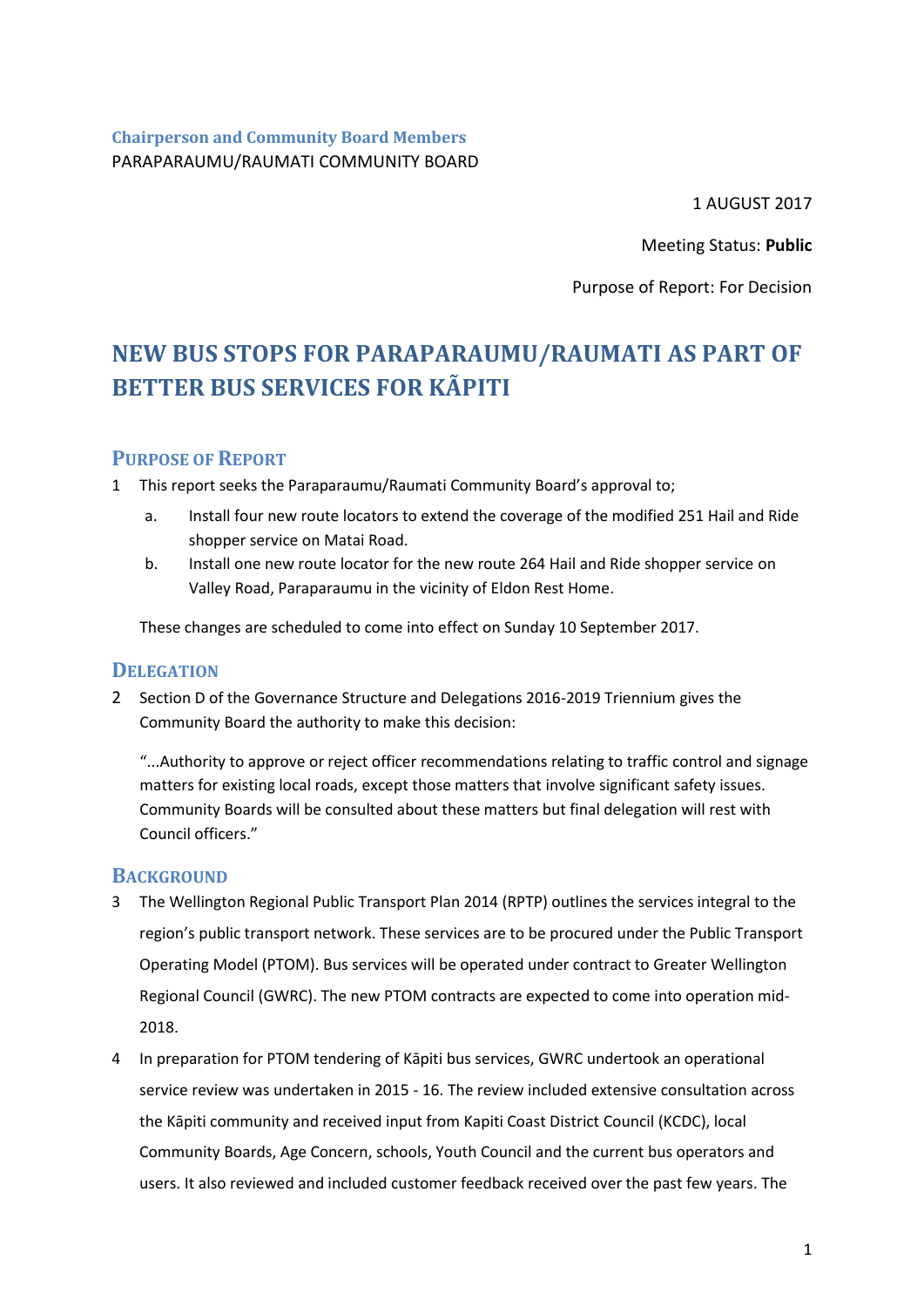review took account of the new off-peak train timetable planned for mid-2017, new town centre plans for the current SH1 in Paraparaumu and Waikanae, and future station access issues at Paraparaumu Station.

- 5 The initial review identified a number of areas where improvements to reliability, attractiveness and efficiency of services could be made.
- 6 With the assistance of key stakeholders, such as community boards, bus operators, and passengers, a package of changes were developed, aimed at giving the Kāpiti Region 'Better Bus Services'. In June and July 2016, GWRC consulted with service users and stakeholders on the proposed changes through a customer focussed public consultation process.
- 7 Around fifteen hundred consultation brochures and posters were distributed across the Kāpiti area between May to July 2016. GWRC Officers again met with key stakeholders, and took the opportunity to staff an information table at a community drop-in session organised by the Paekakariki Community Board on 12 June 2016.
- 8 The feedback received from public consultation was reviewed along with submissions made from KCDC, Paekakariki Community Board and the Kāpiti Coast Older Persons' Council and used to formulate the services changes agreed.



**Figure 1 – Revised Kapiti Services**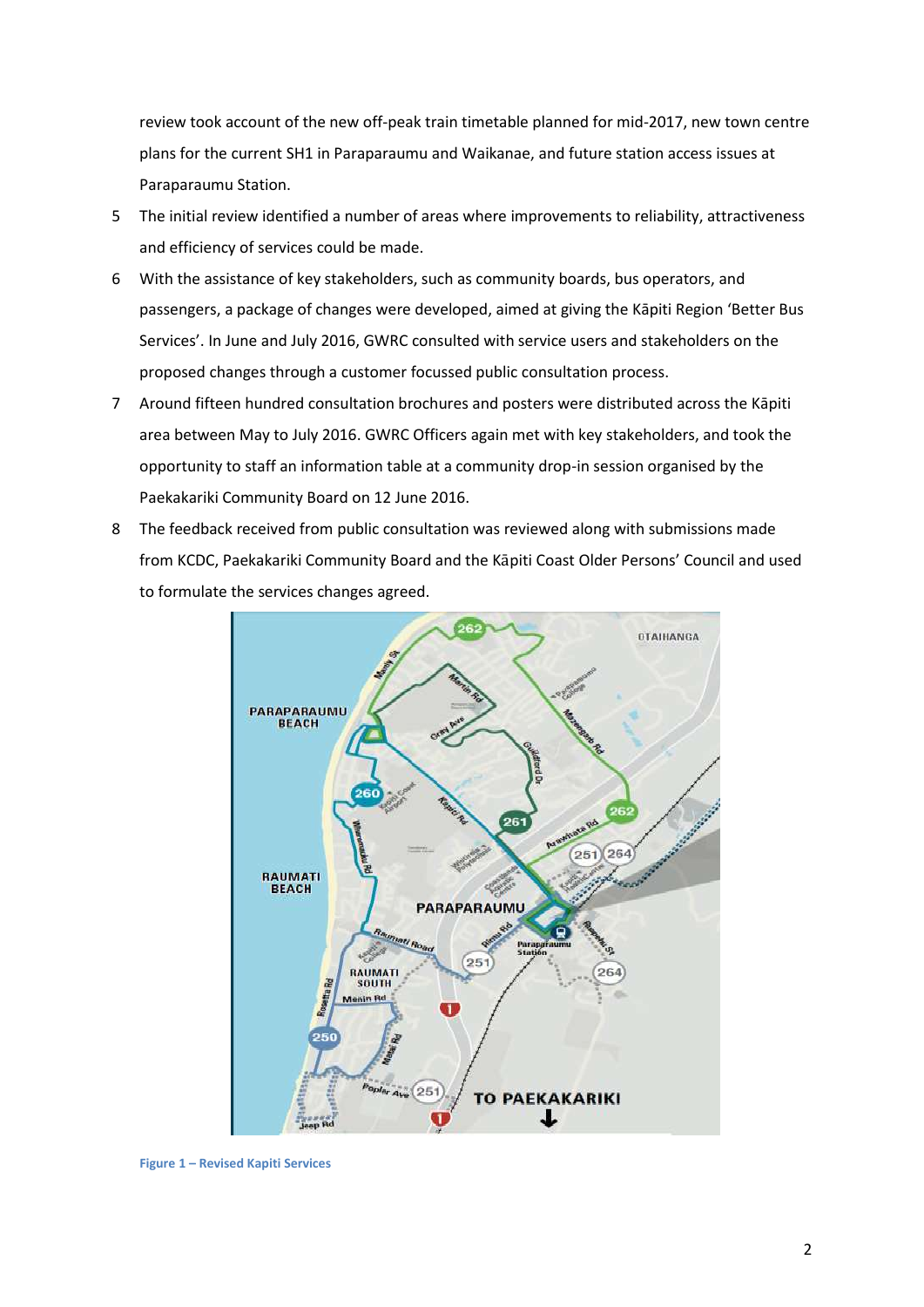- 9 The review recommended the following changes to the Paraparaumu and Raumati bus service;
	- a. Route 260 Hillcrest Road loop section of route will be discontinued, which only operates off peak, has just one bus stop and is located around 3 minutes' walk from alternative stops located on Raumati Road. The route 251 shopper service will be modified to provide an alternative service covering Matai Road section of the discontinued loop.



 **Figure 2 – Existing route 260 Hillcrest Road loop**

- b. Route 251 (Paekakariki/Raumati Shopper) will be modified to provide a Hail and Ride along Matai Road in addition to current coverage of Raumati South via Jeep Road.
- c. Route 260, 261 and 262 bus departures will be off-set during daytime off-peak times to reduce bus congestion through Coastlands and provide more frequent travel options to Paraparaumu Beach
- d. Route 262 weekday off-peak daytime detour via the Kapiti Health Centre will be discontinued with service to be provided by extended Shopper service 251 and new shopper service 264 with the two routes providing a daily service to and from the Medical Centre.
- e. Route 270 (Paraparaumu East) will be discontinued and replaced with extended school bus services and a new shopper service (route 264) providing a return service on Mondays and Wednesdays between Paraparaumu East and Paraparaumu Station, Coastlands and Kapiti Health Centre.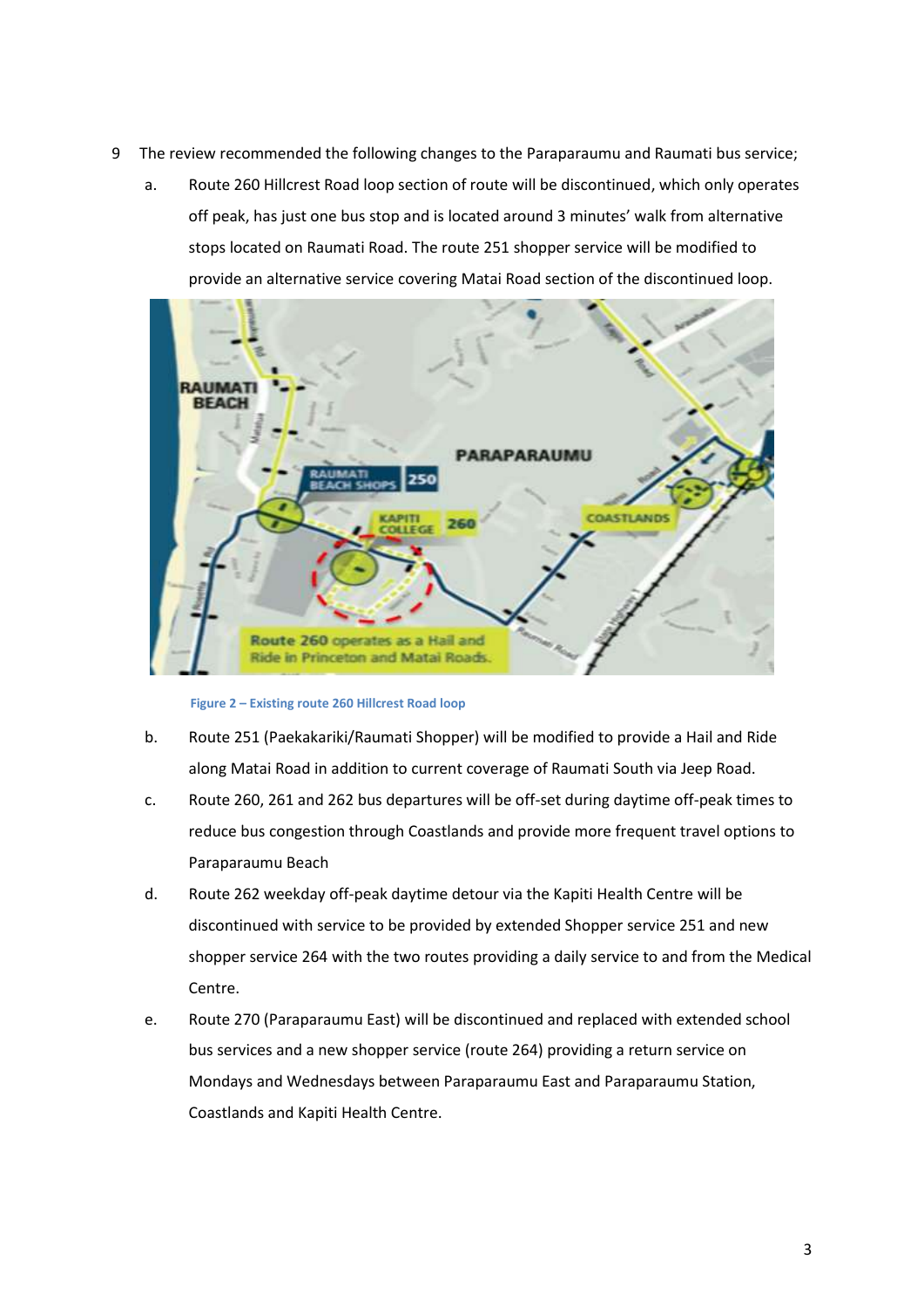



- 10 Following a joint Kāpiti Community Board presentation by GWRC on 31 August 2016, and GWRC approval on 28 September 2016, GWRC officers have been working to finalise the new timetable and required bus stop changes in line with the recommended service changes set out in GWRC Report 16.449
- 11 The planned introduction of new Kāpiti Line off-peak train timetables from September 2017 has provided an opportunity to implement the new routes and timetables along with improvements to the train service.
- 12 GWRC officers have worked with KCDC and the current transport operator to finalise both the route and bus stop locations. The following locations have been identified as requiring the installation of new route locator signage to support new and extended Hail and Ride services in Raumati/Paraparumu:
	- a. **LOCATION 1**: In the vicinity of 131 Matai Road
	- b. **LOCATION 2**: In the vicinity of opposite 131 Matai Road
	- c. **LOCATION 3**: In the vicinity of 180 Matai Road
	- d. **LOCATION 4:** In the vicinity of 187 Matai Road
	- e. **LOCATION 5**: in the vicinity of 100 Valley Road
- 13 These locations were chosen to maximise the visibility and coverage the new route 264 and modified route 251 services.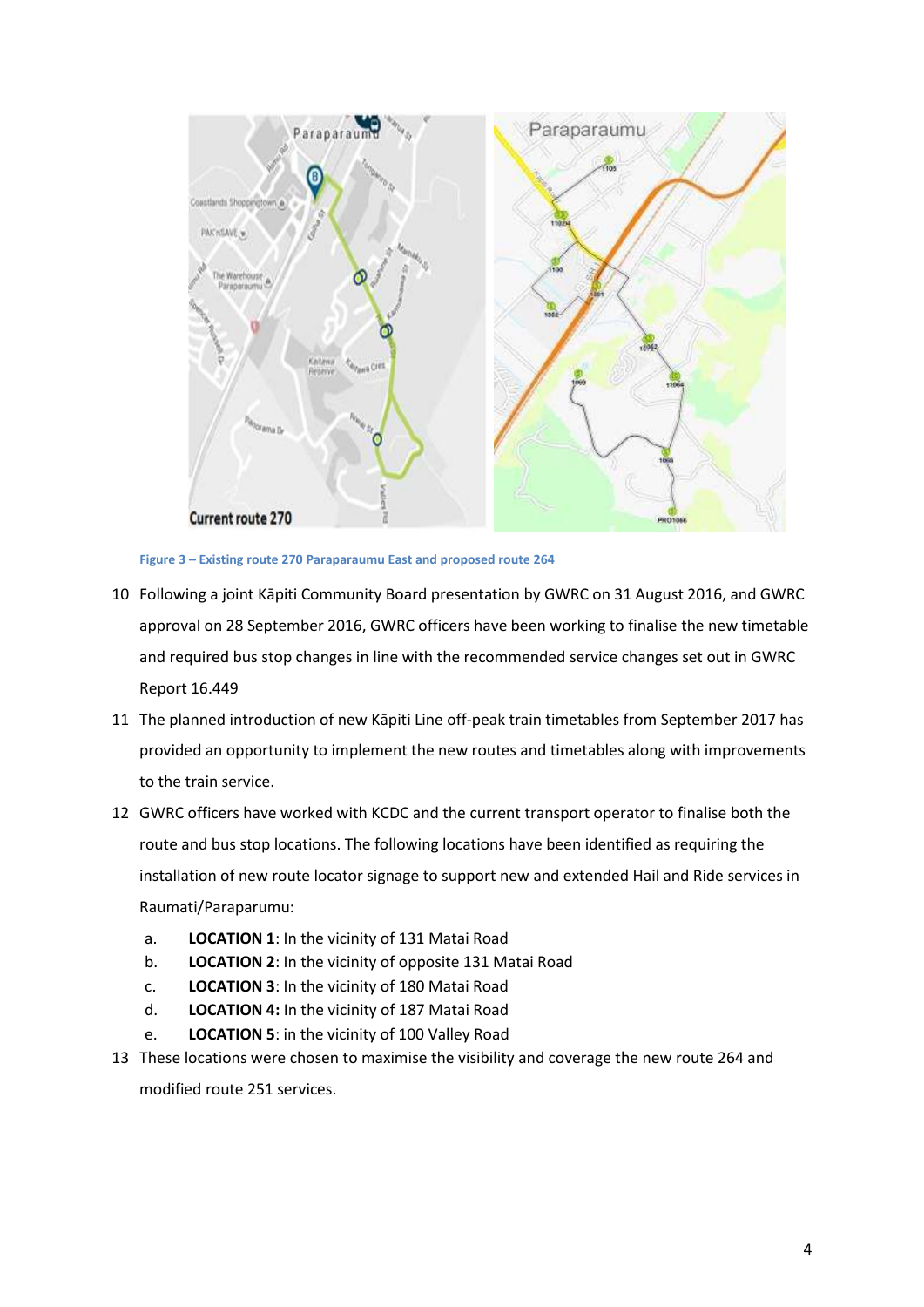

**Figure 4 – Existing and Proposed route 251** 

#### **ISSUES AND OPTIONS**

- 14 Currently there is a 'Dial-A-Ride' (Demand Responsive Transport -DaRT) service. This is an alternative way of providing access to key services within smaller communities. Instead of using a fixed route with fixed stops and times, DaRT customers book their journey with the operator in advance and are picked up from an agreed point – often their own home. The issue is that the service is not visible, and underutilised<sup>1</sup>.
- 15 The proposed 'Hail and Ride' Service means there will no longer be the requirement to book a journey in advance. Passengers will be able to signal the bus driver that they wish to board the service at any point along the route, and the driver **will stop where it is safe and legal to do so**.

The service will operate a regular standard route with signage installed at specific locations to promote the route and timetable in an effort to improve the visibility and patronage of the service.

Passengers may pick up and set down at any point along the route where it is safe and legal for the van/coach to do so. Outside of these locations the service will utilise standard bus stops.

**.** 

 $1$  251 Paekakariki Shopper – 3.7 passengers per trip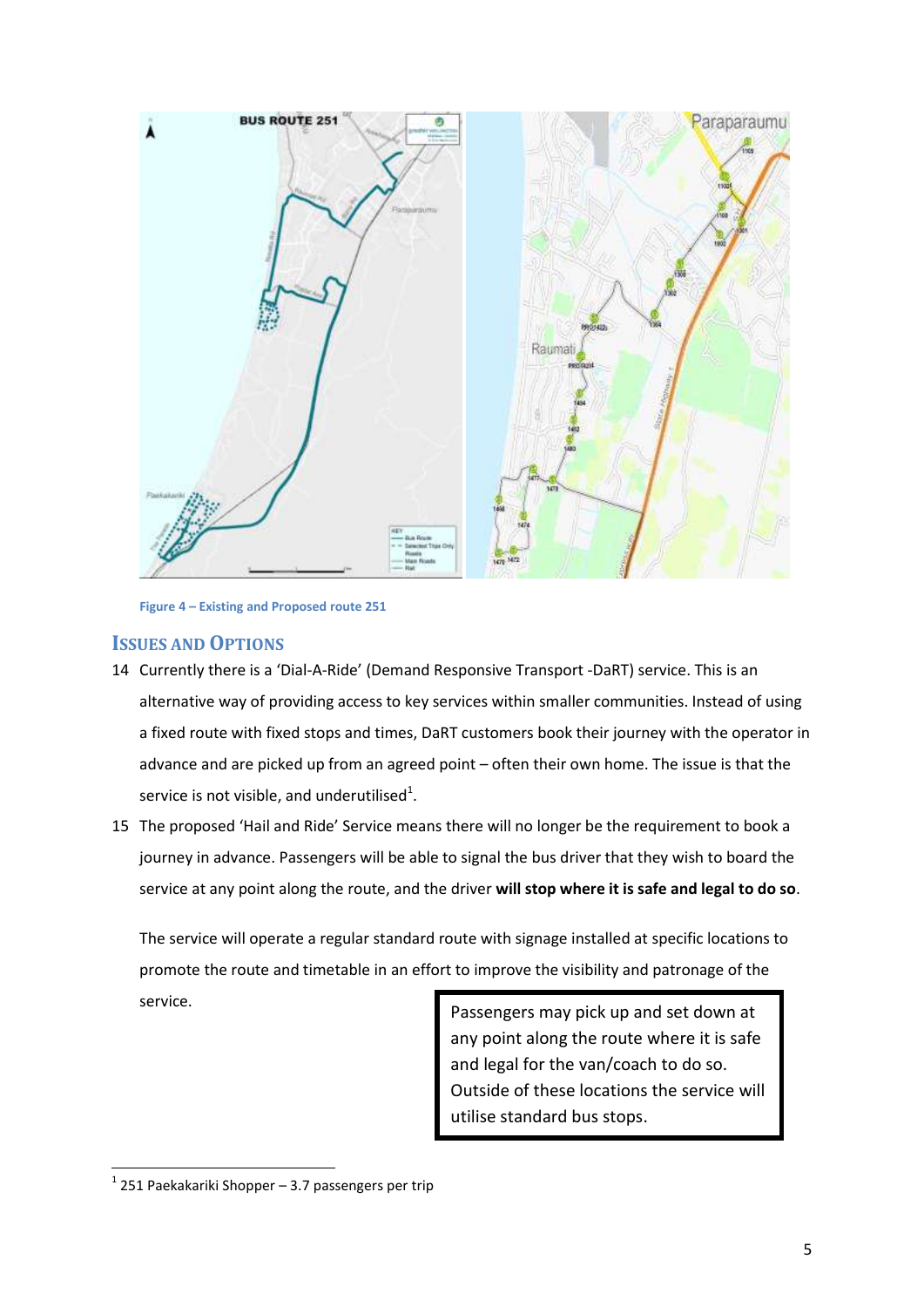16 The route locators (a Metlink sign on a pole, or attached to an existing utility pole) will not be formal bus stops and so will not involve any restriction on local parking. The purpose of the route indicators is purely to advertise the presence of the Hail and Ride service to local residents who are able to hail the service at any point along Matai Road (Route 251) or any point along Valley Road and Ruapehu Street between the Eldon Rest Home and Hinemoa Street (Route 264).





17 These services will be operated by a van rather than a full sized bus and will operate one trip in each direction two days per week on the route 264 and three days per week on the route 251. This type of vehicle is best suited to the 'Hail and Ride' provision, as they are smaller than a standard bus and are able pull in and out from the kerb

like a standard vehicle.

**Figure 5 - Indicative Vehicle**

- 18 Where formal 'bus' stops operate there is usually a loss of on-street parking. The proposed 'Hail and Ride' service will operate without the need for any parking restrictions. As noted previously, the service will collect passengers from anywhere along the route, stopping where it is safe and legal to do so. In some cases this may mean pulling into a residential driveway.
- 19 With no formal 'bus' stops, there are no associated parking restrictions, resulting in no loss of on-street parking.
- 20 When looking to locate route signage, GWRC officers try to choose locations that minimise the 'annoyance' to adjacent residents and/or business owners. Assessment of the route locator sites concluded that they were not in direct conflict with residential properties as there was no parking restriction and the hail and ride nature of the service means that the only people that would need to stand at the route locator would be residents of adjacent properties given passengers can hail the route at any point along the sections of route hail and ride service is available.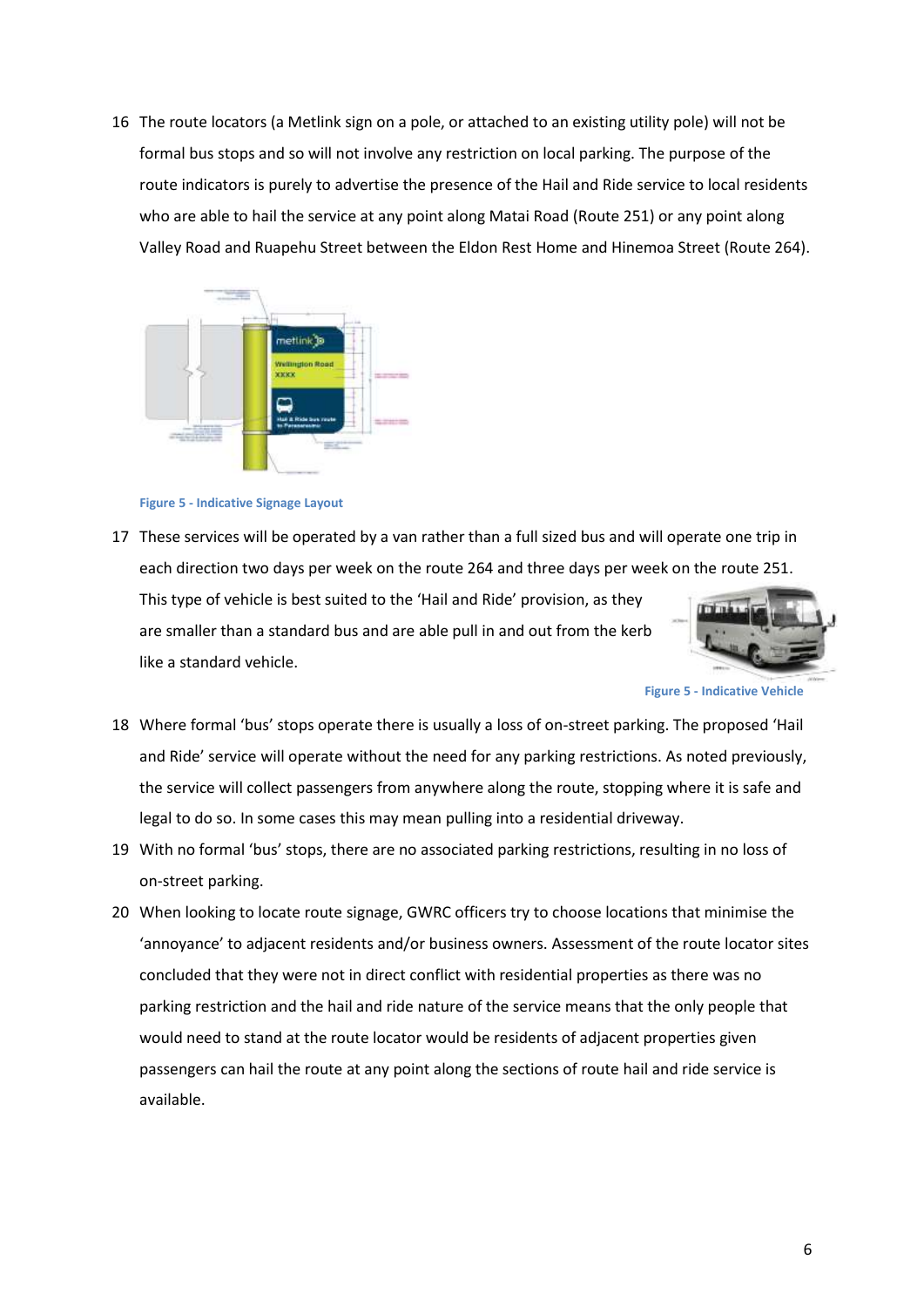## **CONSIDERATIONS**

#### *Legal Considerations*

21 There are no legal considerations other than ensuring the new road-markings and signage used are in accordance with New Zealand Transport Agency (NZTA) guidelines.

#### *Financial considerations*

22 The cost of the proposed signage and associated civil works will be covered by Greater Wellington Regional Council.

#### *Degree of significance*

23 This matter has a low level of significance under Council policy

#### *Consultation already undertaken*

24 Affected local residents have not been invited to comment on the proposed route locators as the signage is not in direct conflict with residential properties as they are not formal bus stops and will be served by a van with only one trip per day on either two or three days per week.

#### *Publicity*

25 The new bus stops and associated changes to the existing timetables and routes will be publicised as part of a marketing and communication plan to ensure prior to any bus route or timetable changes taking place, information is distributed ahead of time to the general public using a variety of information channels.

Copies of all marketing and the associated plan will be made available to the Community Board for distribution through their community networks.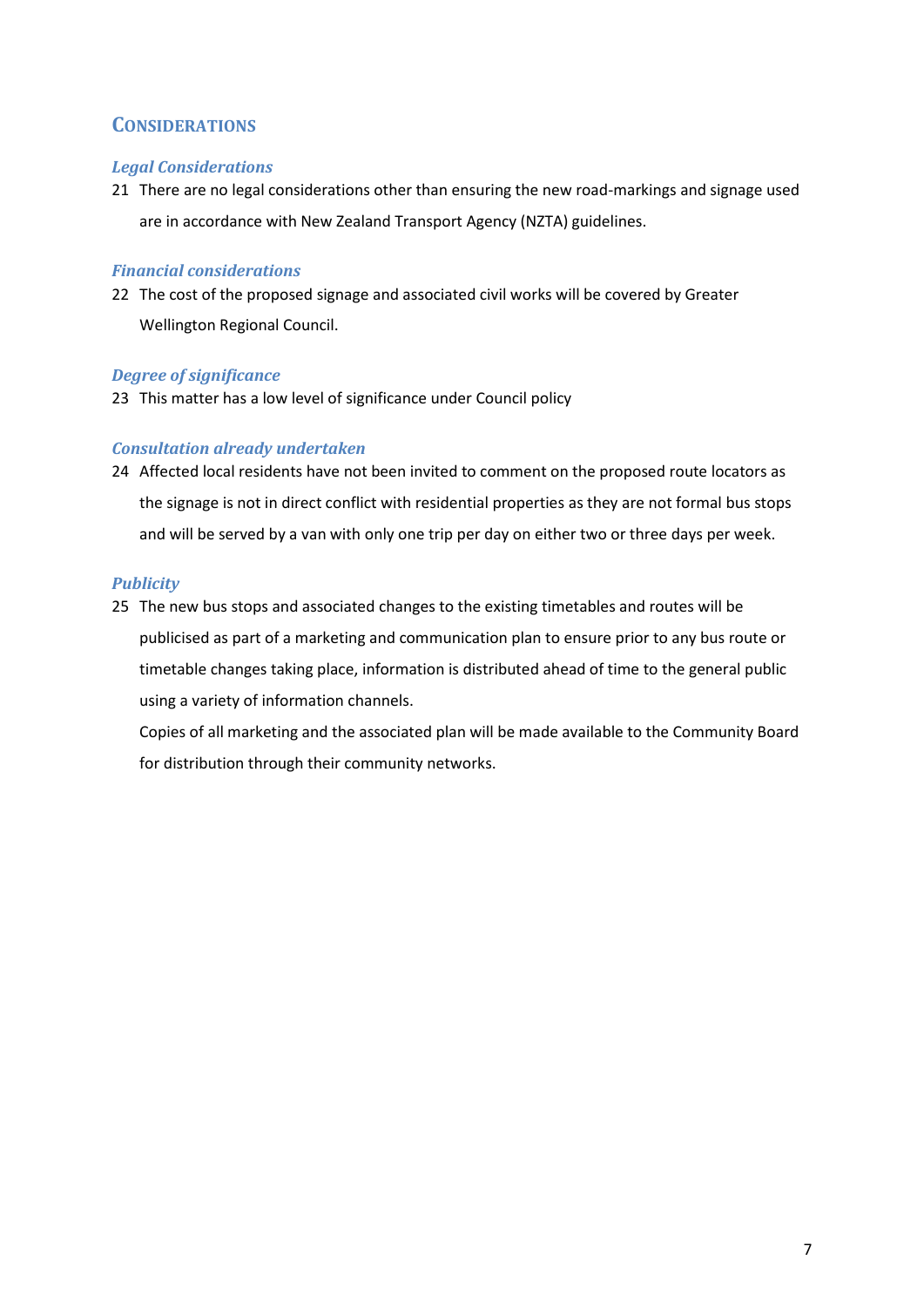## **RECOMMENDATIONS**

- 26 That the Paraparaumu/Raumati Community Board approves the installation of a new route locator sign outside 131 Matai Road as indicated as stop 1 in Appendix 1
- 27 That the Paraparaumu/Raumati Community Board approves the installation of a new route locator sign opposite 131 Matai Road as indicated as stop 2 in Appendix 1
- 28 That the Paraparaumu/Raumati Community Board approves the installation of a new route locator sign outside 180 Matai Road as indicated as stop 4 in Appendix 1
- 29 That the Paraparaumu/Raumati Community Board approves the installation of a new route locator sign outside 187 Matai Road as indicated as stop 3 in Appendix 1
- 30 That the Paraparaumu/Raumati Community Board approves the installation of a new route locator sign outside 100 Valley Road as indicated as stop 5 in Appendix 1

Report prepared by

Report reviewed by

Matthaw Cear

**Mark Edwards** 

**Matthew Lear** 

**GWRC** 

**GWRC**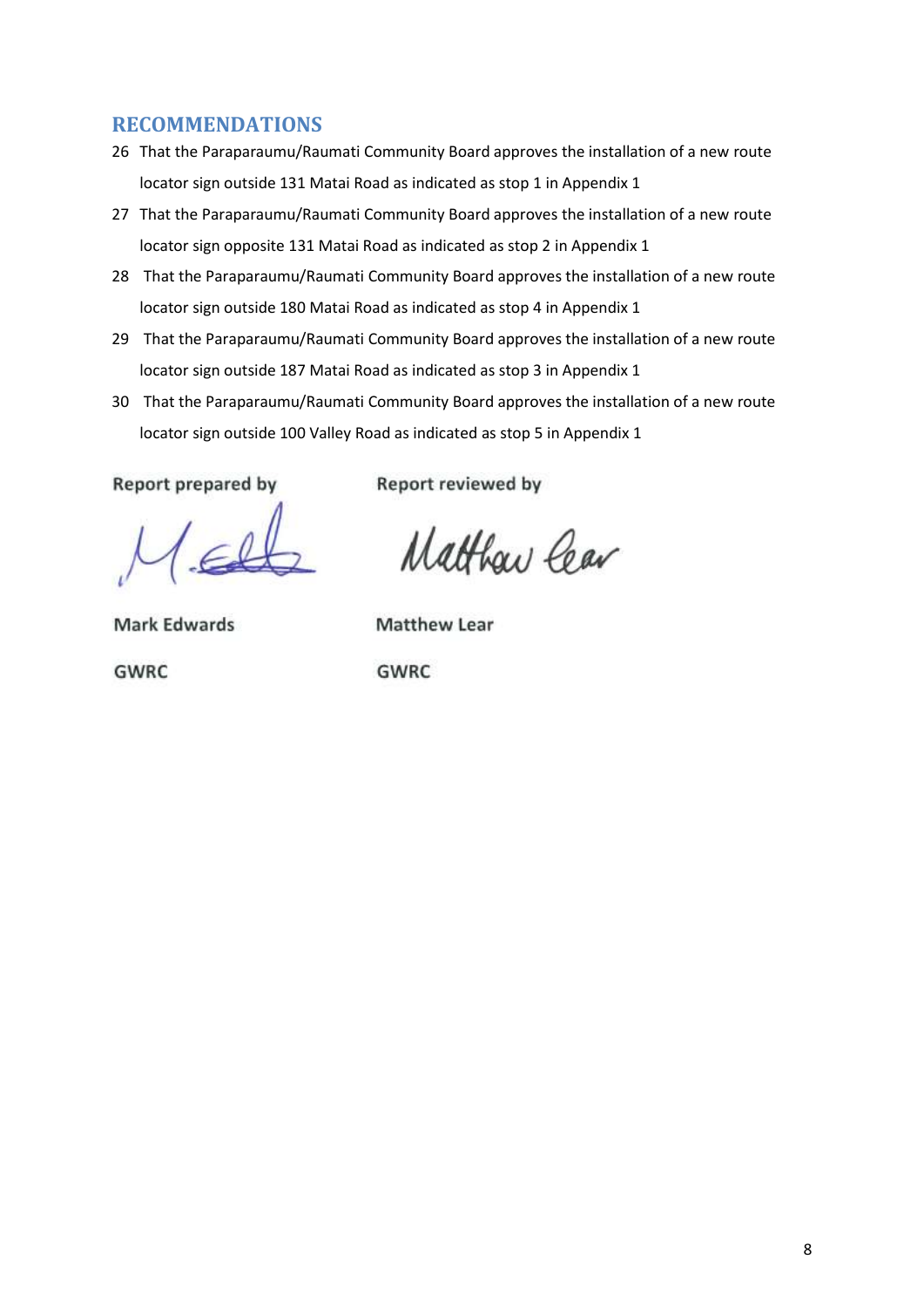## **APPENDIX 1**

Proposed route locator signage locations (Yellow dot equates to the indicative locator sign)

Stops Reference 1 and 2

131 Matai Road and opposite 131 Matai Road / 1 Harry Shaw Way.

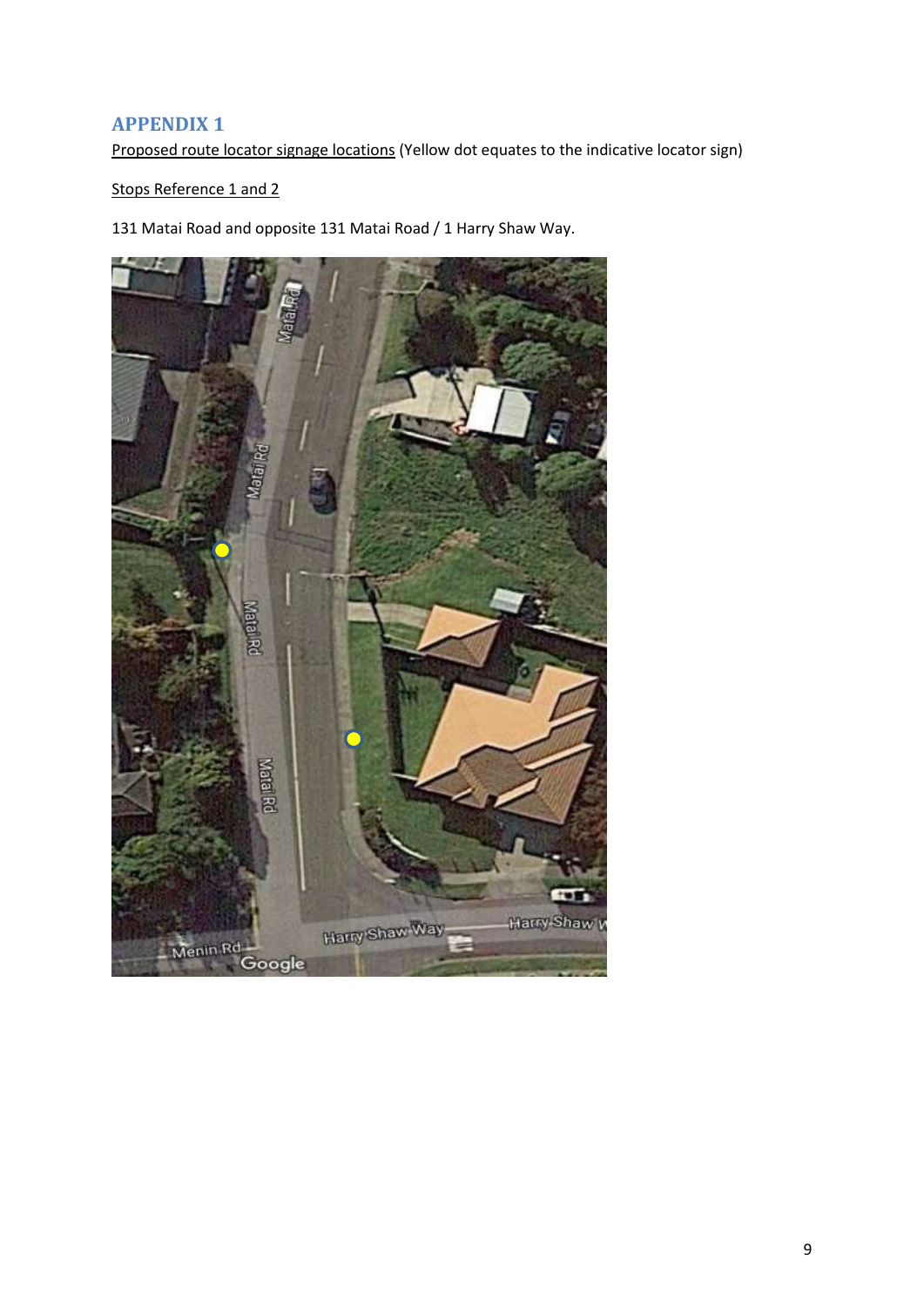## Stops Reference 3 and 4

## 180 and 187 Matai Road